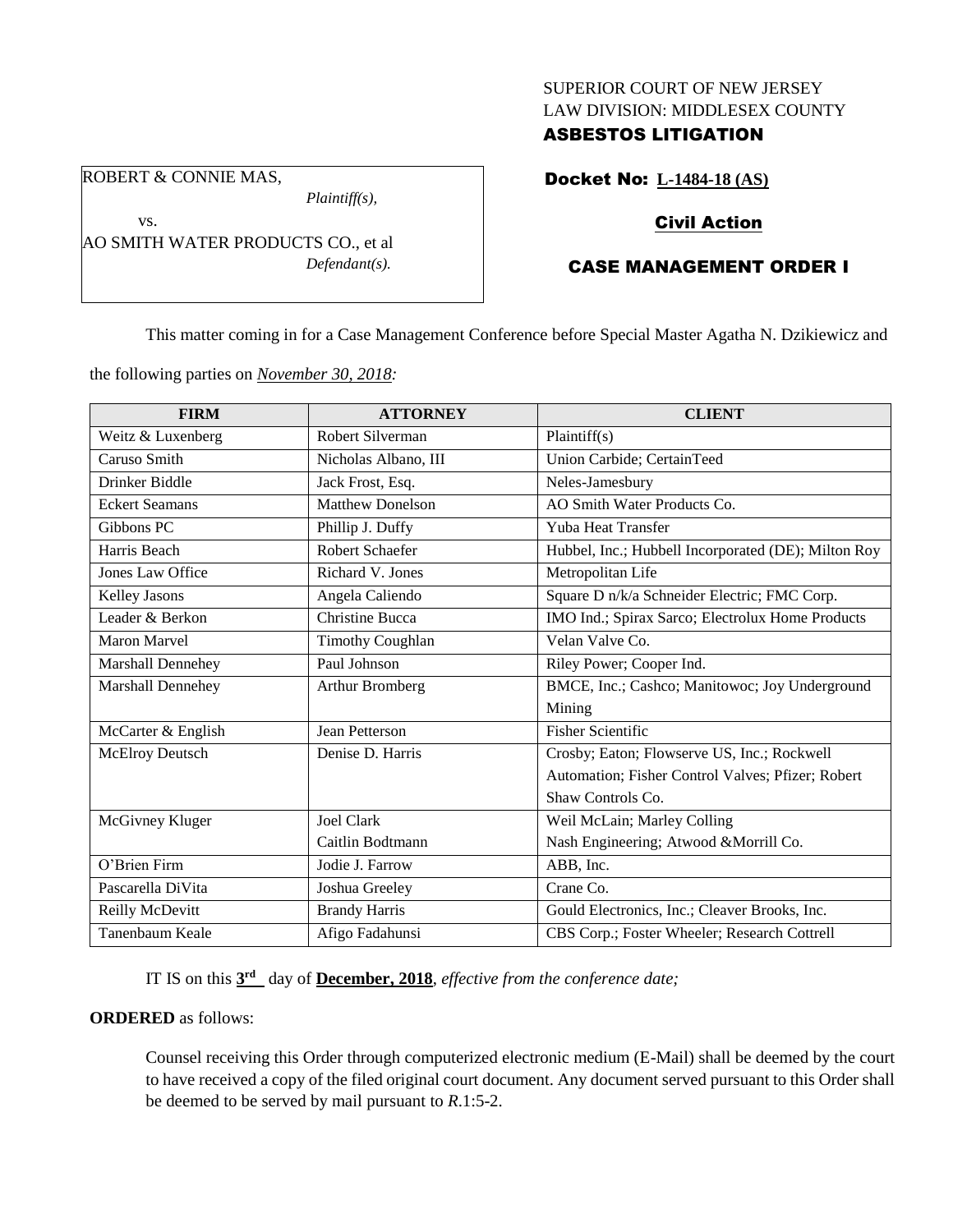Defense counsel shall notify plaintiff's counsel within thirty (30) days of the date of this Order if their client was incorrectly named in the Complaint. Counsel may be barred from raising this defense at a later time for failure to comply.

Any jurisdictional motions must be filed in accordance with the Court Rules or be waived.

Any *forum non conveniens* motions must be filed as soon as practicable; once sufficient discovery is conducted so that the motion may be properly brought.

### **DISCOVERY**

| December 28, 2018 | Defendants shall serve answers to standard interrogatories by this date.                                                                                                                                    |
|-------------------|-------------------------------------------------------------------------------------------------------------------------------------------------------------------------------------------------------------|
| January 31, 2019  | Plaintiff shall propound supplemental interrogatories and document requests by this date.                                                                                                                   |
| March 1, 2019     | Defendants shall serve answers to supplemental interrogatories and document requests by this<br>date.                                                                                                       |
| January 31, 2019  | Defendants shall propound supplemental interrogatories and document requests by this date.                                                                                                                  |
| March 1, 2019     | Plaintiff shall serve answers to supplemental interrogatories and document requests by this<br>date.                                                                                                        |
| April 30, 2019    | Fact discovery, including depositions, shall be completed by this date. Plaintiff's counsel shall<br>contact the Special Master within one week of this deadline if all fact discovery is not<br>completed. |
| April 30, 2019    | Depositions of corporate representatives shall be completed by this date.                                                                                                                                   |

### **EARLY SETTLEMENT**

August 30, 2019 Settlement demands shall be served on all counsel and the Special Master by this date.

### **MEDICAL EXPERT REPORT**

| June 28, 2019   | Plaintiff shall serve medical expert reports by this date.                                                                                                                                                                                               |
|-----------------|----------------------------------------------------------------------------------------------------------------------------------------------------------------------------------------------------------------------------------------------------------|
| June 28, 2019   | Upon request by defense counsel, plaintiff is to arrange for the transfer of pathology specimens<br>and x-rays, if any, by this date.                                                                                                                    |
| October 4, 2019 | Defendants shall identify its medical experts and serve medical reports, if any, by this date. In<br>addition, defendants shall notify plaintiff's counsel (as well as all counsel of record) of a<br>joinder in an expert medical defense by this date. |

### **LIABILITY EXPERT REPORTS**

- June 28, 2019 Plaintiff shall identify its liability experts and serve liability expert reports by this date or waive any opportunity to rely on liability expert testimony.
- October 4, 2019 Defendants shall identify its liability experts and serve liability expert reports, if any, by this date or waive any opportunity to rely on liability expert testimony.

 $\_$  ,  $\_$  ,  $\_$  ,  $\_$  ,  $\_$  ,  $\_$  ,  $\_$  ,  $\_$  ,  $\_$  ,  $\_$  ,  $\_$  ,  $\_$  ,  $\_$  ,  $\_$  ,  $\_$  ,  $\_$  ,  $\_$  ,  $\_$  ,  $\_$  ,  $\_$  ,  $\_$  ,  $\_$  ,  $\_$  ,  $\_$  ,  $\_$  ,  $\_$  ,  $\_$  ,  $\_$  ,  $\_$  ,  $\_$  ,  $\_$  ,  $\_$  ,  $\_$  ,  $\_$  ,  $\_$  ,  $\_$  ,  $\_$  ,